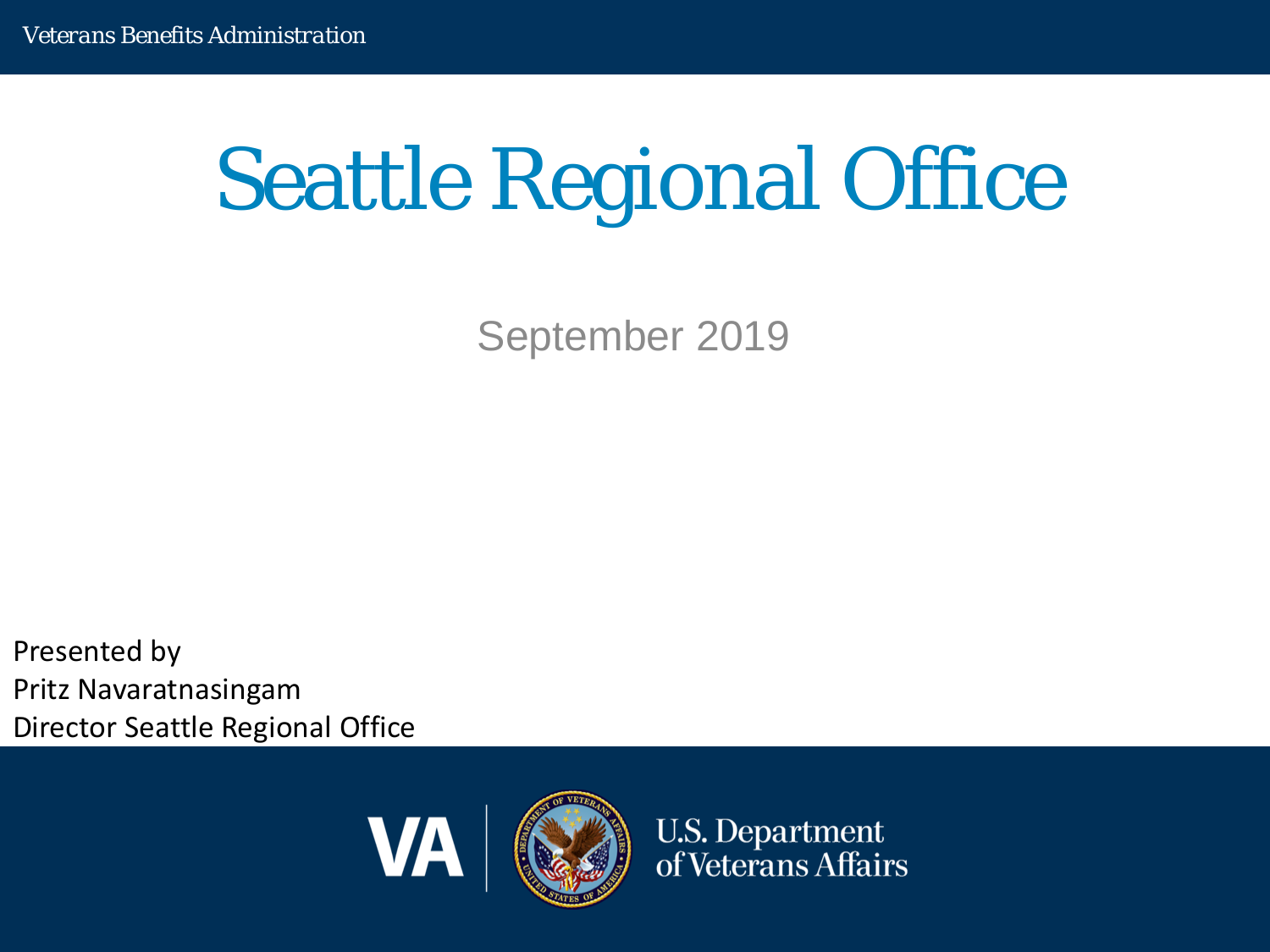### **SECRETARY OF THE VA'S PRIORITIES**



#### Customer Service



#### Mission Act

**We will be driven by customer feedback, unified Veteran Data, and employees characterized by a customer-centric mindset to make accessing VA services seamless, effective, efficient and emotionally resonant for our Veterans.** 

**VA is committed to ensuring Veterans have a wide variety of options for their health and wellbeing as mandated, especially through a Community Care Network and expansion of support to caregivers of Veterans.** 



### **Electronic Health Record** Transforming and



Business Systems

*Veterans Benefits Administration* **Defense, private health care Modernize our appointment system to connect VA to the Department of providers, and private pharmacies.** 

**Ensuring VA resources are spent on the care and services Veterans need most, and systems and technology that enable employees to enhance the quality of the care and services Veterans deserve.**

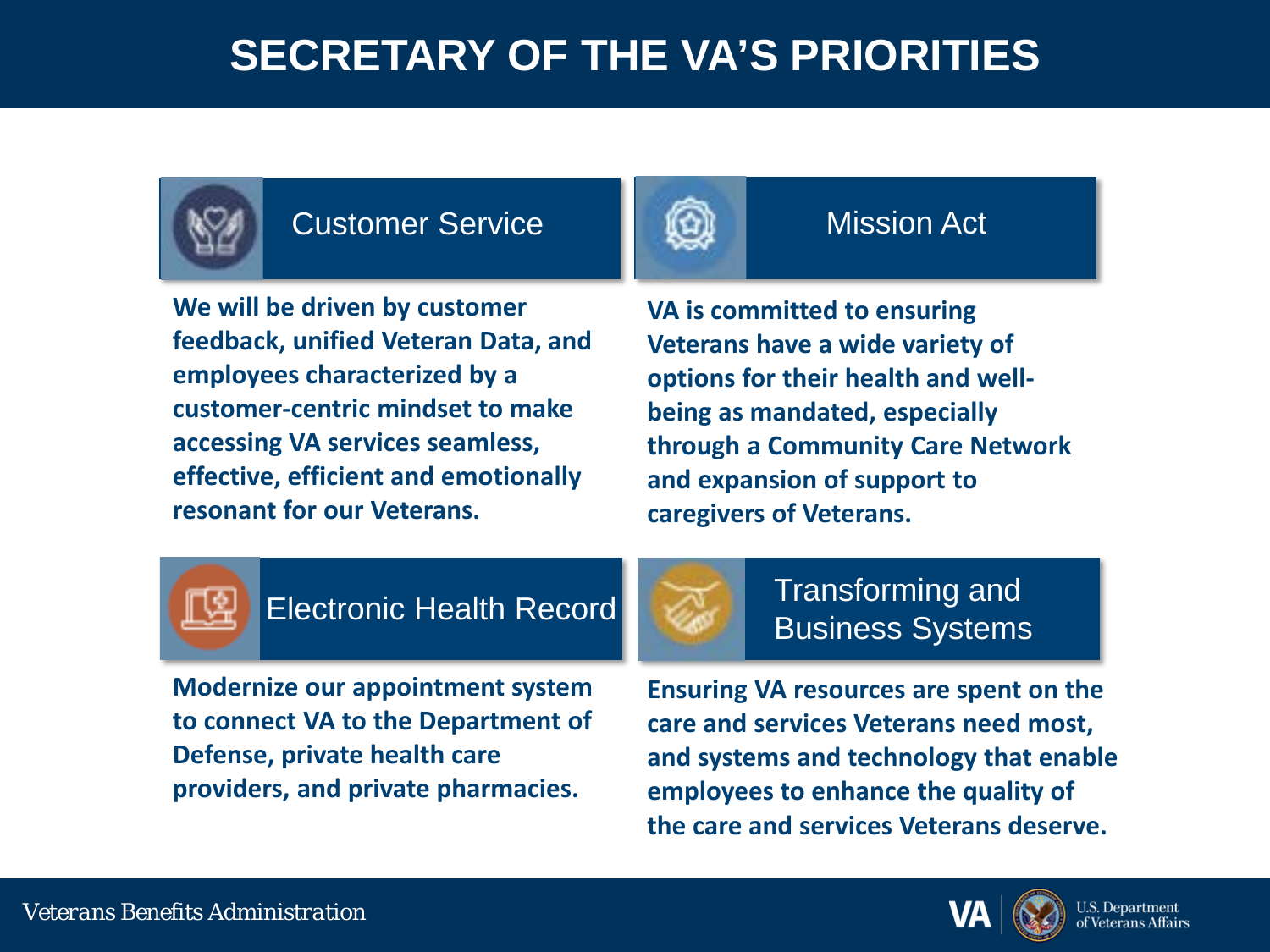## **VBA Three Priorities**





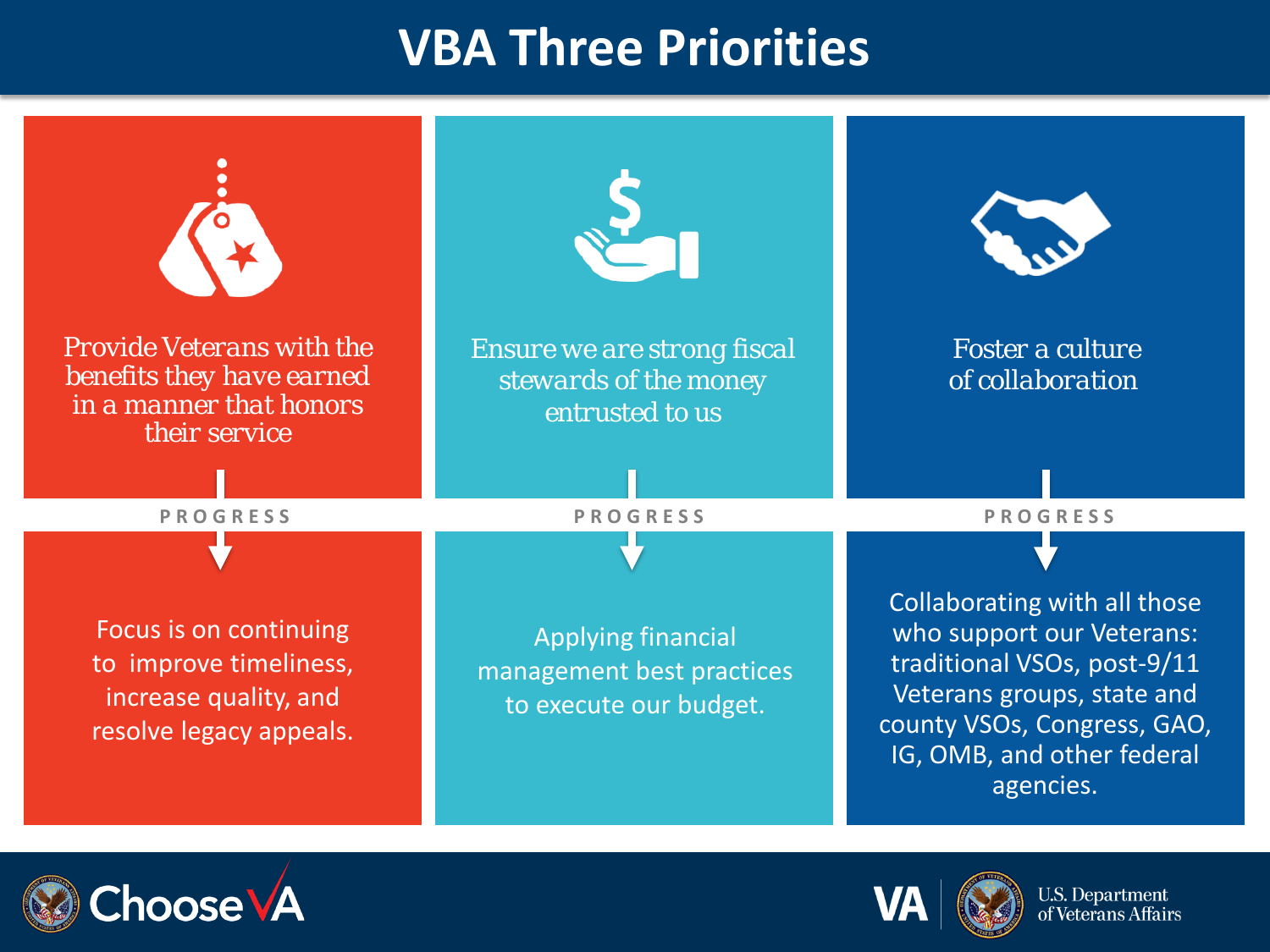### **VBA Beneficiaries Served & Dollars Paid in FY2019 Q2**



#### *Veterans Benefits Administration*

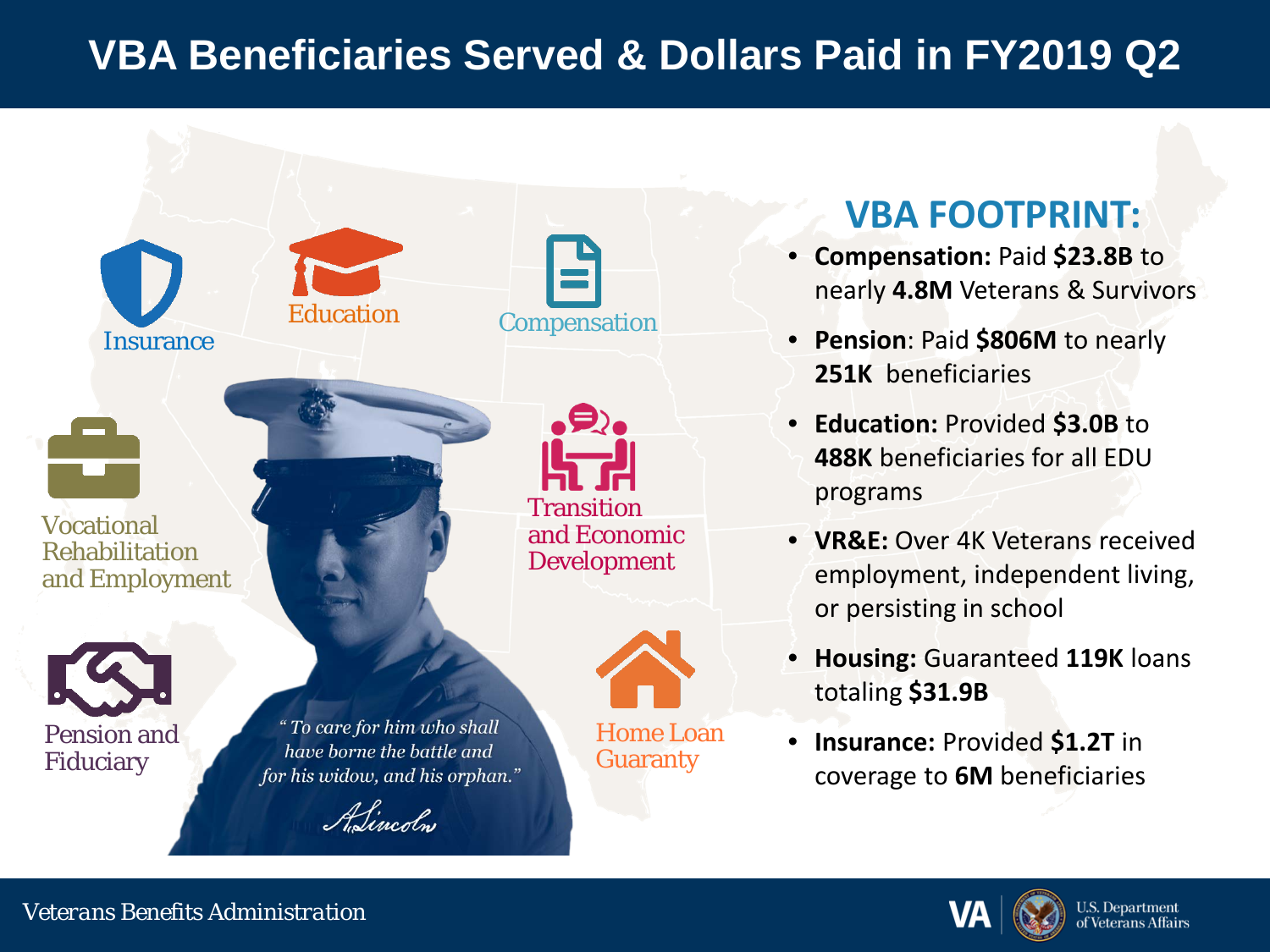# **Seattle Overview**

*The mission of the Veterans Benefits Administration is to serve as a leading advocate for Servicemembers, Veterans, their families and survivors, delivering benefits and services that honor their service, assist in their readjustment, enhance their lives, and engender their full trust.*







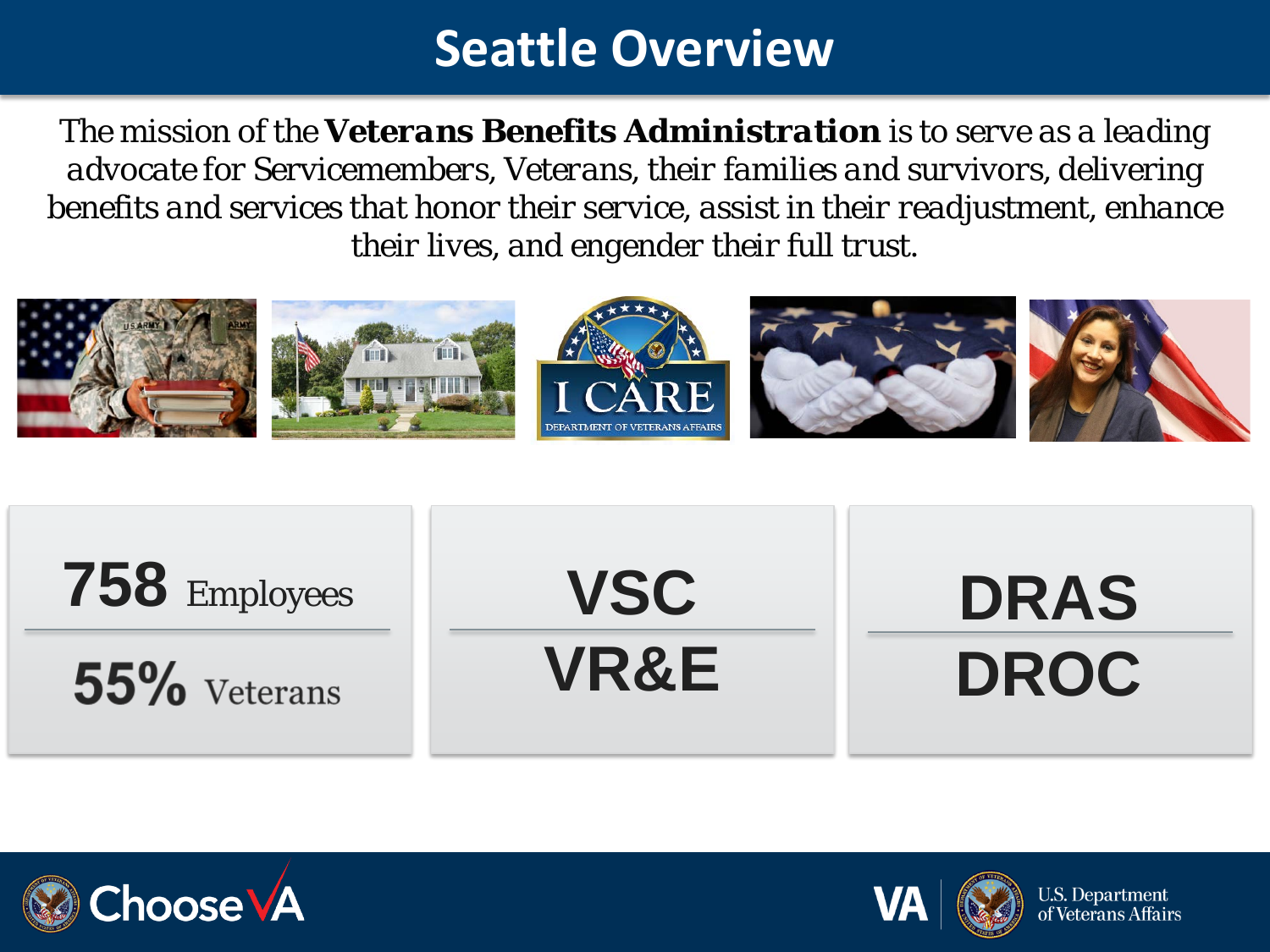# **VBA Accomplishments**

| <b>INITIATIVE</b>                                                                                   | <b>RESULT</b>                                                                                                                                                                           |
|-----------------------------------------------------------------------------------------------------|-----------------------------------------------------------------------------------------------------------------------------------------------------------------------------------------|
| JULY 4 <sup>TH</sup> CHALLENGE encouraged claims processors                                         | <b>COMPLETE!</b> Claims processors were able to complete                                                                                                                                |
| to complete 255,000 claims from May 6, 2019 through                                                 | the challenge. As a result, they were given the 5 <sup>th</sup> of                                                                                                                      |
| June 30, 2019. This is a 20% increase.                                                              | July as a holiday.                                                                                                                                                                      |
| <b>TELE_COUNSELING</b> provides Veterans the                                                        | <b>COMPLETE!</b> Veterans are able to reduce the need for                                                                                                                               |
| opportunity to meet with their Vocational Rehabilitation                                            | travel. Appointments with beneficiaries average over                                                                                                                                    |
| Counselors virtually.                                                                               | 1,000 per month.                                                                                                                                                                        |
| <b>LABOR DAY CHALLENGE</b> invited Vocational                                                       | <b>COMPLETE!</b> Vocational Rehabilitation Counselors                                                                                                                                   |
| Rehabilitation Counselors to develop 6,945 New Plans                                                | were able to complete the challenge nationwide. As a                                                                                                                                    |
| from July 8, 2019 through August 24, 2019. This is a                                                | result, they were given the Friday, August 30, 2019 as a                                                                                                                                |
| 20% increase.                                                                                       | holiday.                                                                                                                                                                                |
| <b>TIMLINESS OF CLAIMS PROGRESS to provide</b><br>Veterans with accurate and timely service.        | The FY19 Quarter 2 shows the average days to<br>complete is 127.8 days, just 2.8 days above the 125<br>day target.                                                                      |
| <b>HOMELOAN GUARANTEES</b> to protect lenders from<br>loss if the borrower fails to repay the loan. | 31K Veterans were able to avoid foreclosure in FY19<br>Q2. Specially adapted house assistive technology<br>grants totaling 800K were awarded in the 2 <sup>nd</sup> quarter as<br>well. |



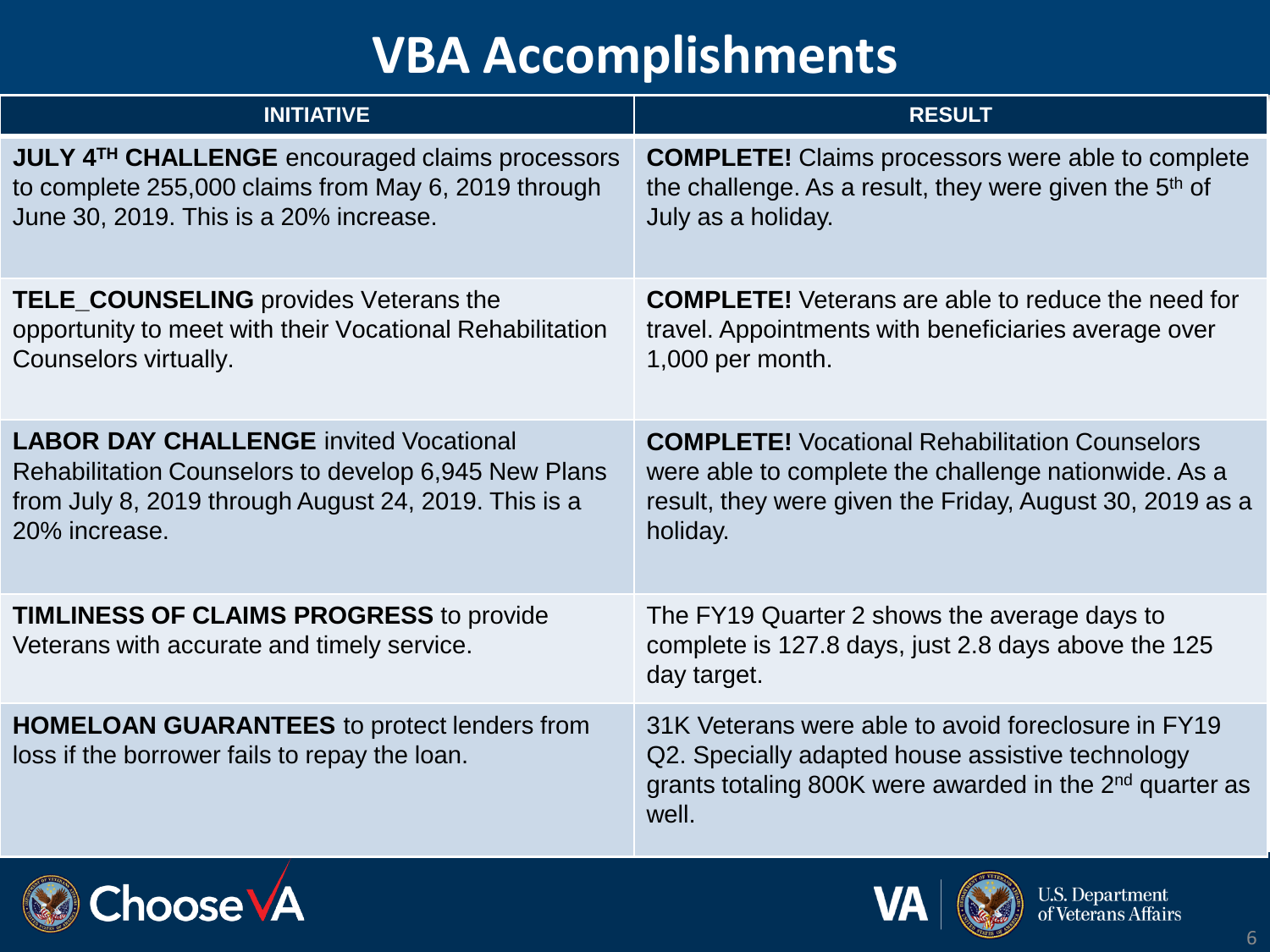# **VBA Accomplishments**

| <b>INITIATIVE</b>                                                                                                                                                                                                                                             | <b>RESULT</b>                                                                                                                                                                                              |
|---------------------------------------------------------------------------------------------------------------------------------------------------------------------------------------------------------------------------------------------------------------|------------------------------------------------------------------------------------------------------------------------------------------------------------------------------------------------------------|
| <b>PAPER EXTRACTION</b> digitized inactive paper claims<br>to reduce processing time and save money previously<br>budgeted for storage.                                                                                                                       | <b>COMPLETE!</b> VBA removed nearly 8 million files<br>across nearly 58 locations, improving processing time,<br>reducing our physical footprint and saving taxpayer<br>dollars.                           |
| <b>CENTRALIZED INTAKE</b> centralizes and digitizes all<br>claims, further streamlining our processes and creating<br>a fully digital operating environment where claims may<br>be processed and delivered electronically.                                    | Scanned over 4.57B IMAGES since inception, and<br>reduced the average mail processing time for Regional<br>Offices (ROs) to 2.8 CALENDAR DAYS from a peak of<br>55 business days in the beginning of 2015. |
| <b>AUTO-ESTABLISHMENT OF CLAIMS populates data</b><br>from scanned images to establish new claims for<br>Veterans; zero VA staff data entry.                                                                                                                  | Over 84K CLAIMS have been auto-established since<br>inception in May 2017. Has the potential to decrease<br>claim processing time by UP TO 5 DAYS while also<br>decreasing error rates through automation. |
| <b>NATIONAL WORK QUEUE</b> prioritizes and distributes<br>workload across the nation based on VBA workforce's<br>real-time capacity.                                                                                                                          | The average days to complete a Veteran's claim is 108<br><b>DAYS</b> FYTD. Now processing Pension claims and<br>managing new appeals work in the NWQ.                                                      |
| <b>CENTRALIZED BENEFITS COMMUNICATION</b><br><b>MANAGEMENT</b> centralizes all printing and mailing,<br>which all 56 regional offices previously did individually,<br>to improve productivity and streamline correspondence<br>with Veterans on their claims. | Over 12.6M letters have been generated, resulting in<br><b>SAVINGS OF APPROX. \$3.5M in postage costs.</b>                                                                                                 |
|                                                                                                                                                                                                                                                               |                                                                                                                                                                                                            |



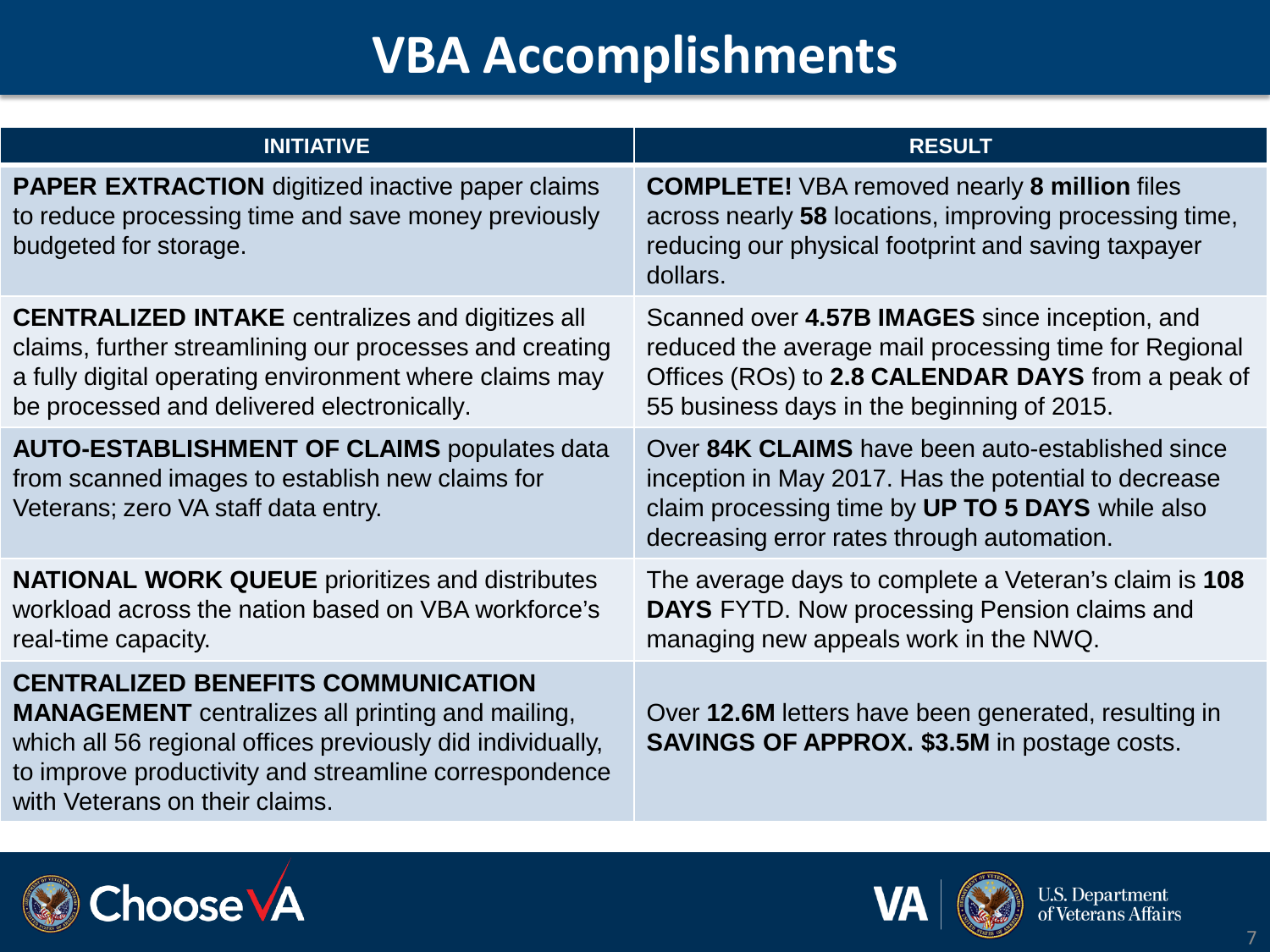

- Redesigned Benefits Delivery at Discharge (BDD) and Quick Start into cohesive **Pre-Discharge Program**
- Eliminates Quick Start and changes the deadline for BDD claims submissions from **60 days** prior to discharge to **90 days**
- Allows extra time to ensure medical exams can be conducted and evaluated, and claims rated, prior to separation
- Received over **71K** BDD claims since redesign on Oct 1. 2017
- Completing **41%** of claims within 30 days of discharge



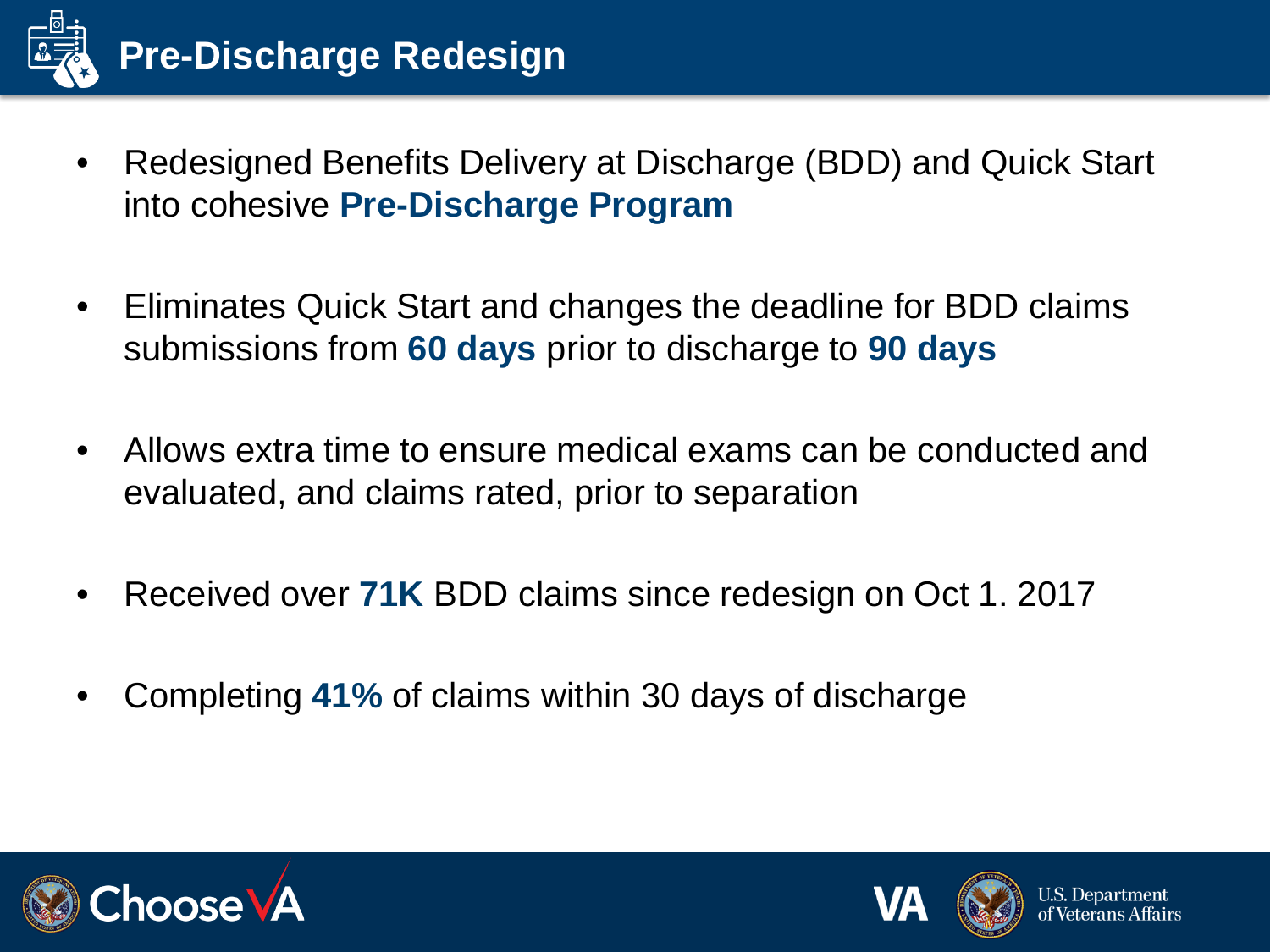## **POLICY UPDATES FY19**

- **Presumption of Herbicide Exposure and Presumption of Disability During Service for Reservists Presumed Exposed to Herbicides (effective 10/22/2018)**
- **Appeals Modernization (effective 02/19/2019)**
- **Purple Heart Priority Processing (effective 02/26/2019)**
- **Blue Water Navy**





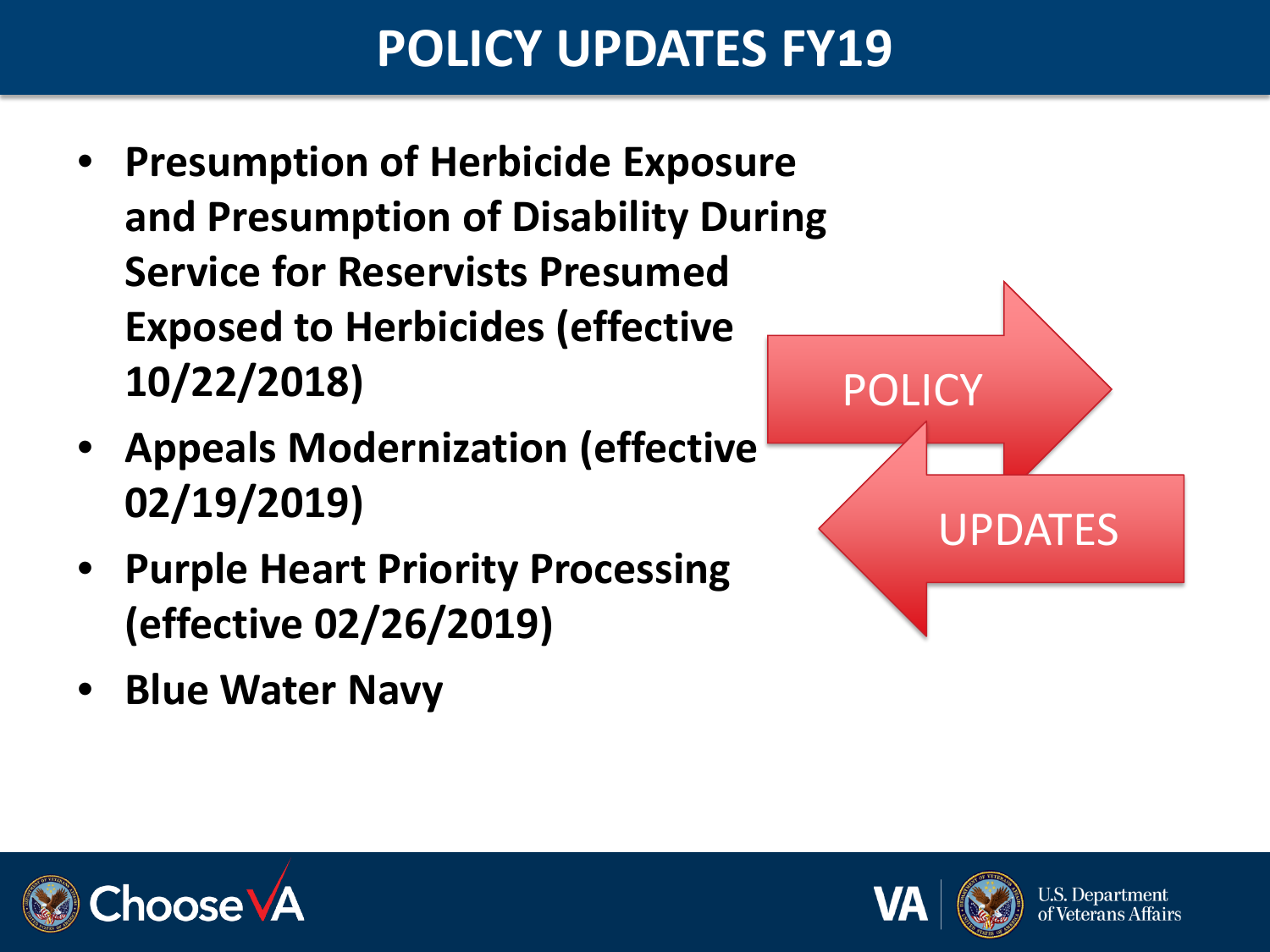**VASRD Update**

### **Updating the VA Schedule for Rating Disabilities**

• VA is updating the **15 body systems of the VA Schedule for Rating Disabilities (VASRD)** to modernize and improve the delivery of benefits to Veterans:

### **Completed:**

- − Dental & Oral
- − Endocrine
- − Gynecological & Breast
- − Eye
- − Skin
- − Hematologic & lymphatic
- − Infectious Diseases

### **Pending:**

- −Genitourinary
- −Respiratory/ENT & Auditory
- −Neurological
- −Cardio (proposed published)
- −Digestive
- −Mental
- −Musculoskeletal

• The updates will better reflect modern medicine, clarify rating criteria, help VA claims processors make more consistent decisions with greater ease, and ensure greater understanding of VA decisions



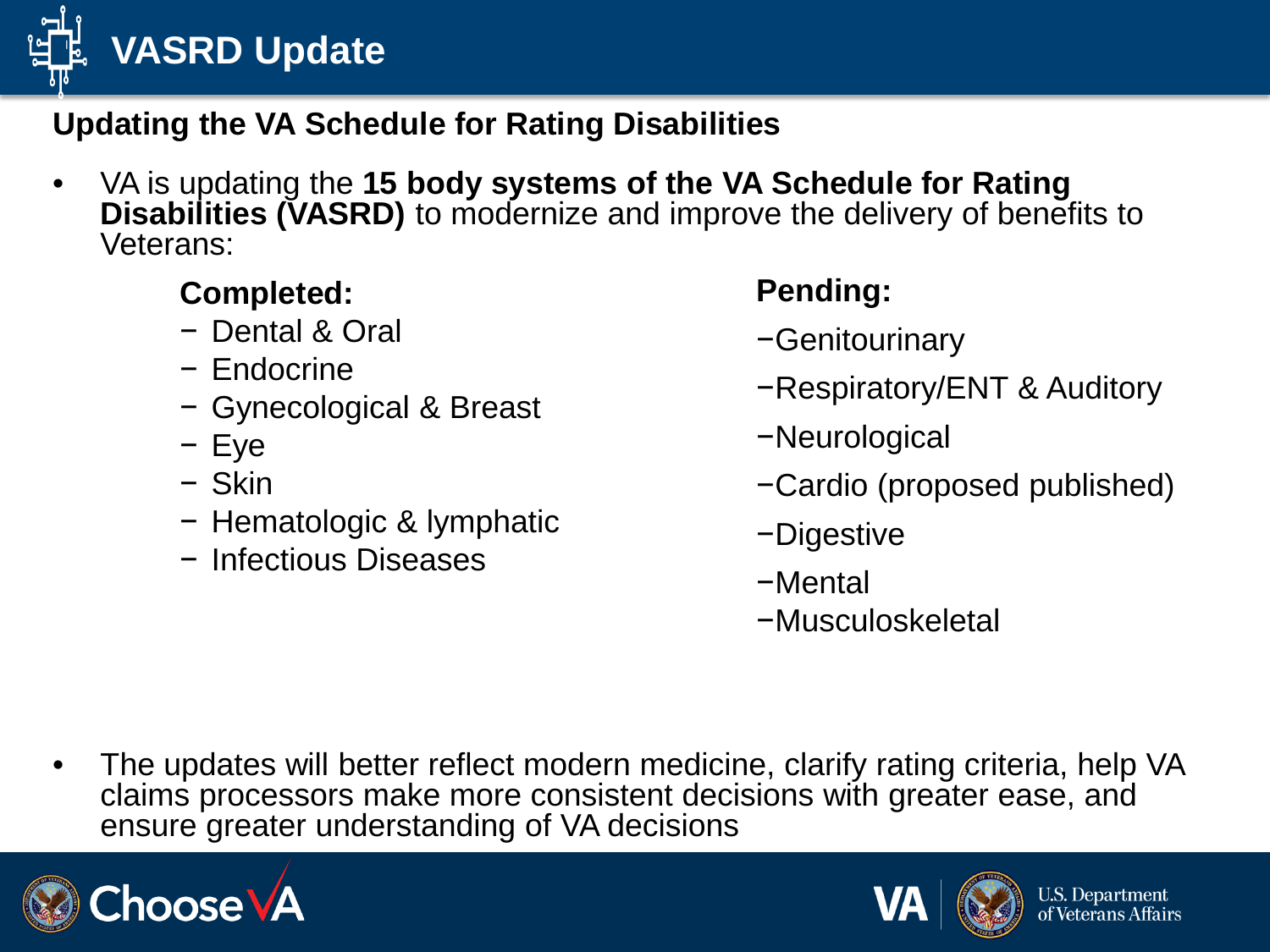

### The **Veterans Appeals Improvement and Modernization Act**  took effect on February 19, 2019.

- It creates a new, streamlined decision review process, which features three lanes:
	- − **Higher-Level Review Lane** An entirely new review of the claim by an experienced adjudicator
	- − **Supplemental Claim Lane** An opportunity to submit additional evidence
	- − **Appeal Lane** Review by the Board of Veterans' Appeals
- The Appeals Management Office's (AMO) Decision Review Operations Centers (DROCs) have processed the intake of over **111,539** AMA claims since February 19, 2019



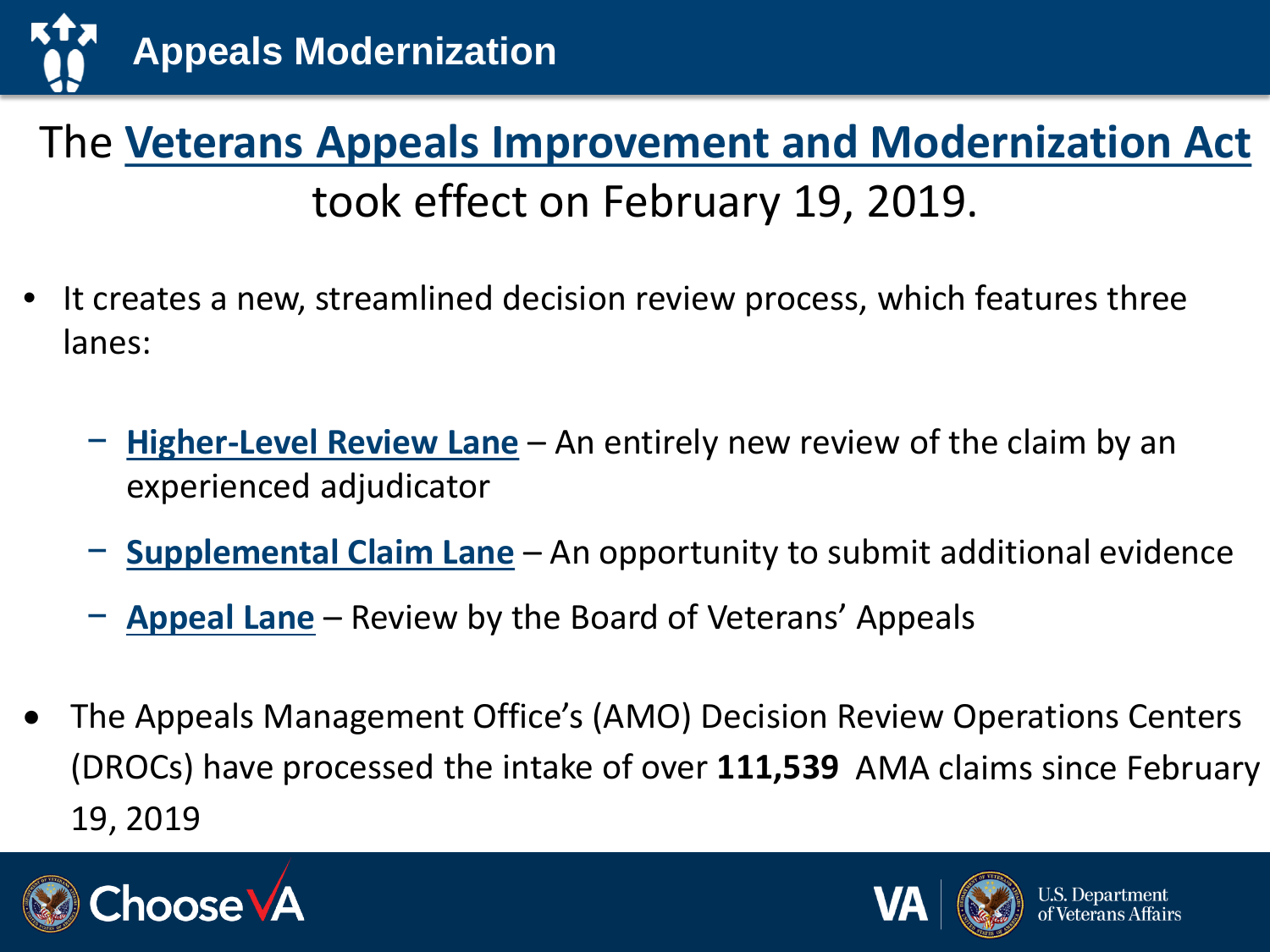

#### **One of the most significant changes to the Post-9/11 GI Bill since its inception**

#### • **Notable changes in the bill's 34 sections include:**

- Provides 200+ additional Term FTE spread over FY18 (157) and FY19 (50)
- Makes the Post 9/11 GI Bill a lifetime benefit does away with 15-year limit
- Restores GI Bill entitlement and provides relief to those affected by school closures
- Provides full Post 9/11-GI Bill benefits to Purple Heart recipients
- Includes Fry Scholarship into the Yellow Ribbon Program
- Expands eligibility for National Guard and Reserve
- Establishes a STEM Scholarship Program
- Makes changes to the transferability to spouses or children upon death of originally designated dependent
- Since passage, VA has notified over **12,500** Veterans affected by school closures and restored almost **16,400** months of entitlement so they can get back to school
- Over **1,000** area career and technical schools are now approved to offer an independent study program to Post-9/11 GI Bill beneficiaries, and VA has implemented **27 GI Bill related provisions**